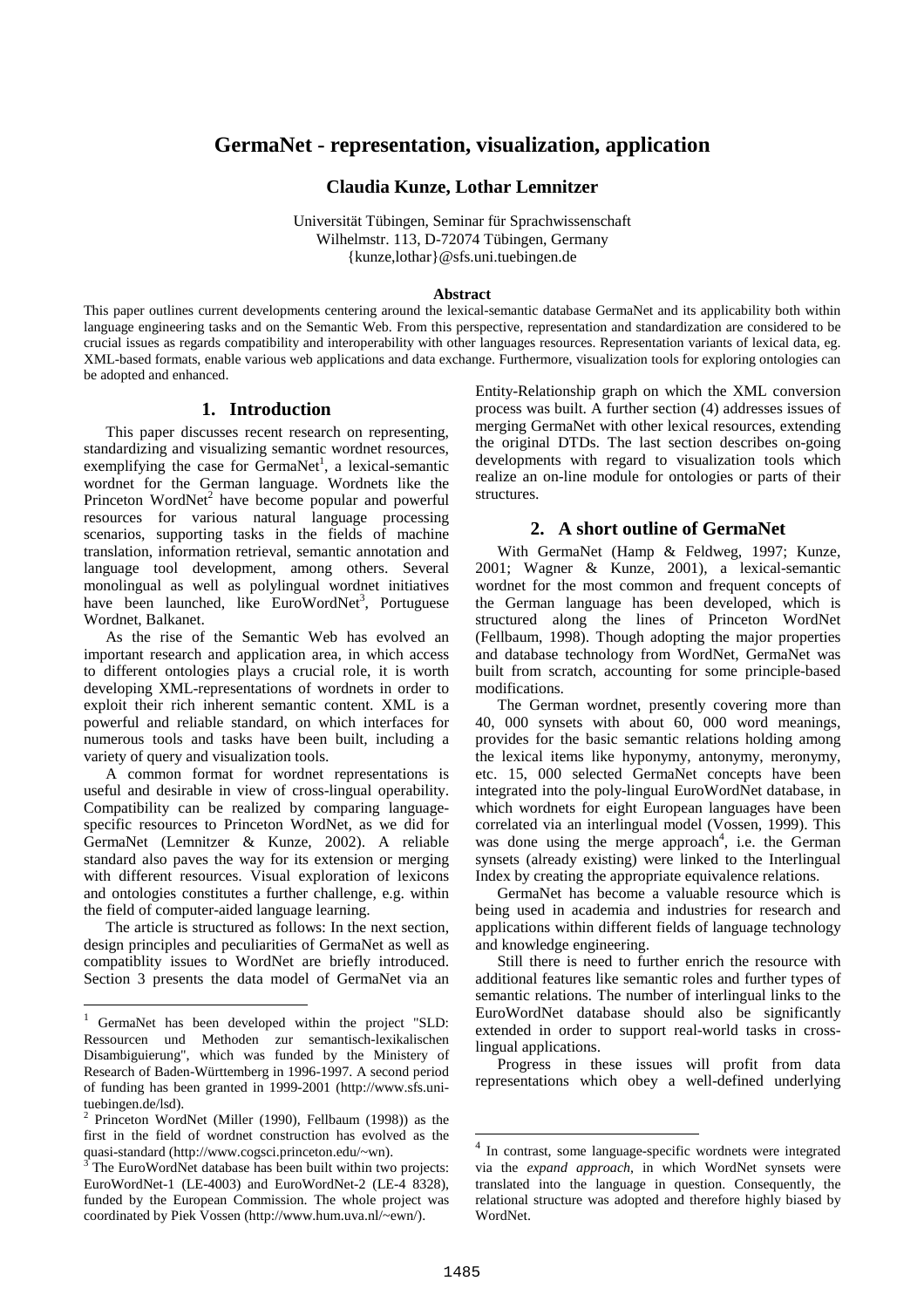format and meet the requirements of a data encoding standard.

Both the construction of GermaNet and its integration into EuroWordNet have followed independent principles, thus resulting in structural differences to WordNet such as

- the use of non-lexicalized, so called artificial concepts in GermaNet for creating well-balanced taxonomies;
- choosing a taxonomical (GermaNet) versus sallelite approach (WordNet) for representing adjectives;
- the unified treatment of meronyms (GermaNet) instead of distinguishing three pointers for Part, Member and Substance (WordNet);
- cross-categorial encoding of causal relations (GermaNet), not only from verb to adjective (WordNet);
- the employment of different and more specific subcategorization frames in GermaNet.

These differences have to be captured, if we are aiming at defining a unifiable data format for different wordnets and lexicons (cf. Lemnitzer & Kunze, 2002 for a broader discussion of this issue).

#### **3. The data model**

The data model of GermaNet is explicitly encoded in the database as well as in the lexicographer's files. It is not easy to access, though. Application programmes which should be coupled with this resource can not rely on standard tools for interfacing the data or for parsing and converting them into an appropriate format. We therefore aim to provide a clear view of the data structure to the users of GermaNet. Such a view is realized by two means: an Entity-Relationship graph and two Document Type Definitions (DTD).

#### **3.1. Entity-Relationship graph**

First, we represent the data structure by graphic means using the Entity-Relationship Model (Chen, 1976).



CR=conceptual relation; LSR=lexical-semantic relation; oV=orthographic variant

#### Fig. 1: Entity-Relationship graph of the GermaNet data model

From the graph in figure 1we can easily deduce:

- the **objects**, synsets and lexical units, which are represented as *rectangles*,
- the **attributes** of these objects, represented as *circles*,
- the **relations**, represented as *diamonds*. In GermaNet, like in WordNet, we distinguish:
- o **conceptual** relations (CR) which hold between instances of the synset object (e.g. hyperonymy) from
- o **lexical-semantic** relations (LSR) which hold between instances of the lexical unit object (e.g. antonymy).

From an Entity-Relationship model, one can formally derive the conceptual structure of a relational database in a normalized form (Seesing, 1993). One can also, however not as unambiguously, derive a DTD or schema for an encoding of the data which is in line with the XML standard.

#### **3.2. The DTDs**

We will now present the GermaNet data as XMLencoded documents which conform to a set of two Document type definitions (DTDs). One DTD represents the objects (synsets and lexical units) and their attributes, the other represents the relations between these objects.

In the following, we will describe both DTDs. Note that we did not use the *XML schema* formalism to describe the objects. There are two reasons for this. First, we do not need the additional descriptive power which the XML schema language provides. Second, the DTD notation is much more compact and therefore easier to read.

The first DTD represents the data model of the objects and their attributes. It is recorded completely in fig. 2.

| DTD for Germanet objects                                                        |
|---------------------------------------------------------------------------------|
| Version 1.9, March 2002 >                                                       |
| Copyright: Sem. f. Sprachwissenschaft der</td></tr><tr><td>Universität Tübingen |
|                                                                                 |
| $\leq$ !ELEMENT synsets (synset)+>                                              |
| ELEMENT synset ((lexUnit)+, attribution?,</td                                   |
| frames?, paraphrases?, examples?)>                                              |
| ATTLIST synset<br #REQUIRED<br>id<br>ID                                         |
| CDATA #IMPLIED<br>wordClass                                                     |
| lexGroup CDATA#IMPLIED>                                                         |
| ELEMENT lexUnit<br $(orthForm)+>$                                               |
| ATTLIST lexUnit id<br #REQUIRED<br>ID                                           |
| "nein"<br>StilMarkierung (ja nein)                                              |
| sense CDATA<br>#REQUIRED                                                        |
| orthVar (ja nein) "nein"                                                        |
| artificial (ja nein) #REQUIRED                                                  |
| $(ialnein)$ #REQUIRED ><br>Eigenname                                            |
| ELEMENT orthForm (#PCDATA)                                                      |
| ELEMENT paraphrases (paraphrase)+                                               |
| ELEMENT paraphrase (#PCDATA)                                                    |
| ELEMENT examples (example)+                                                     |
| ELEMENT example<br $(text, frame*)$                                             |
| ELEMENT frames<br $(fname)$ +>                                                  |
| ELEMENT attribution<br (HPCDATA)                                                |
| $\leq$ !ELEMENT text<br>(HPCDATA)                                               |
| (HPCDATA)<br>ELEMENT frame</td                                                  |

#### Fig 2: The GermaNet objects DTD

**Description:** Documents which conform to this DTD contain a set of *synsets*. Every *synset* consists of at least one *lexical unit*. *Paraphrases* may be given to characterize the meaning of the synset and an *attribution* as well as *examples* may be added to illustrate the use of its member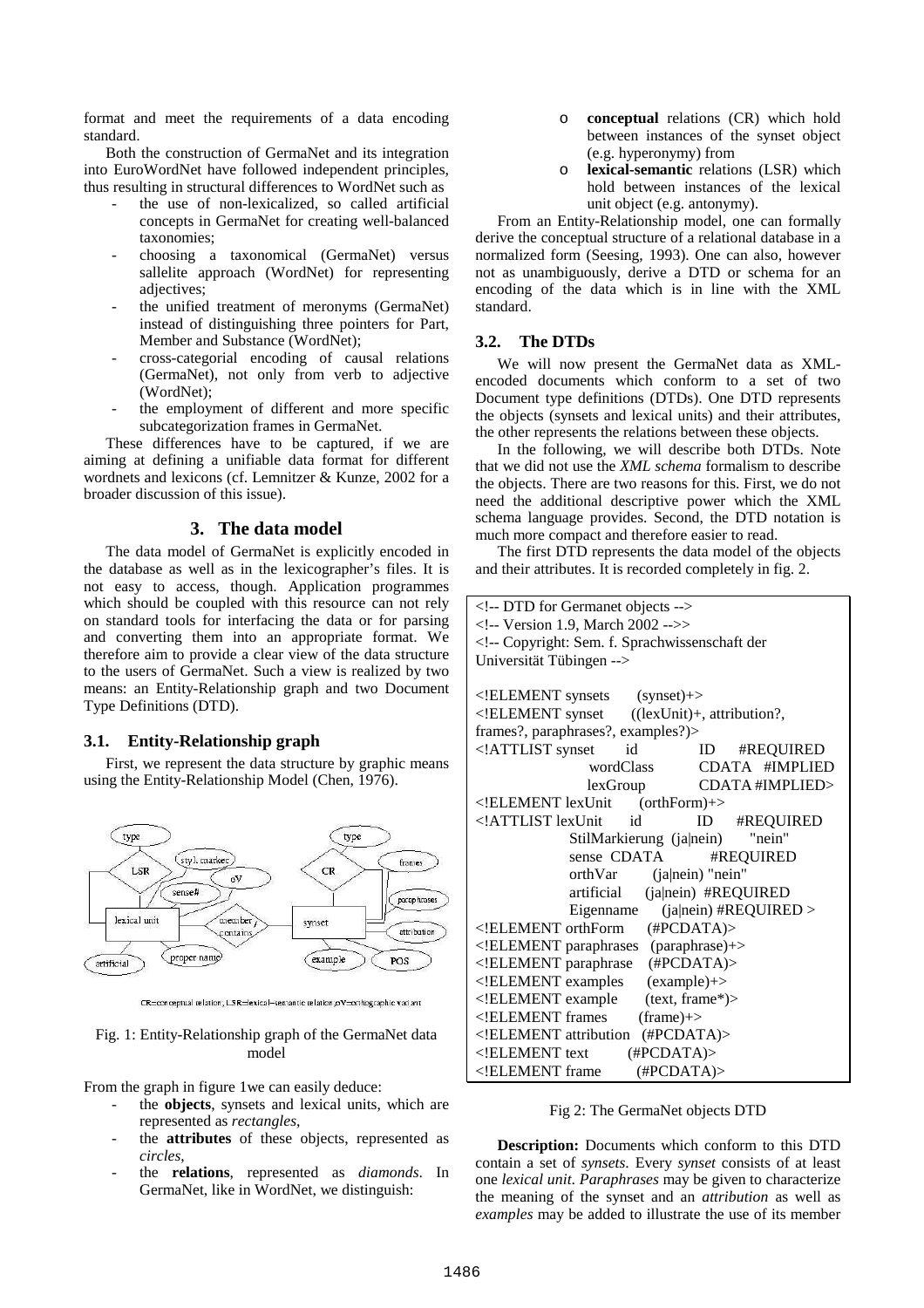lexical units. For verb synsets, subcategorization *frames* are given. The individual lexical units are characterized by a set of attributes, e.g. *sense* number and stylistic marker (*StilMarkierung*). A concept can be represented by a string which does not correspond to a lexical unit in the German vocabulary. Such a unit will be marked as *artificial*. The content model of most atomic elements is set to *#PCDATA*, therefore minimizing data type restrictions. It is up to the lexicographers to fill the elements with appropriate data.

<!-- DTD for GermaNet relation files.--> <!-- Version 1.4, März 2002 -->> <!-- Copyright: Sem. f. Sprachwissenschaft der Universität Tübingen --> <!ELEMENT relations (lex\_rel | con\_rel)+> <!ELEMENT lex\_rel (locator+, arc+)> <!ATTLIST lex\_rel name (antonymy | pertonymy | participleOf) #REQUIRED dir (one | both) #REQUIRED sense CDATA #REQUIRED xmlns:xlink CDATA #FIXED 'http://www.w3.org/1999/xlink' xlink:type (extended) #FIXED 'extended'> <!ELEMENT con\_rel (locator+, arc+)> <!ATTLIST con\_rel name (hyperonymy | meronymy | holonymy | entailment | causation | association) #REQUIRED dir (one | both) #REQUIRED xmlns:xlink CDATA #FIXED 'http://www.w3.org/1999/xlink' xlink:type (extended) #FIXED 'extended'> <!ELEMENT locator EMPTY> <!ATTLIST locator xlink:type (locator) #FIXED 'locator' xlink:href CDATA #REQUIRED xlink:label CDATA #REQUIRED> <!ELEMENT arc EMPTY> <!ATTLIST arc xlink:type (arc) #FIXED 'arc' xlink:from CDATA #REQUIRED xlink:to CDATA #REQUIRED xlink:actuate (onRequest) #FIXED 'onRequest' xlink:show (other) #FIXED 'other'>

#### Fig. 3: The GermaNet relations DTD

**Description**: Documents which conform to this DTD contain a set of relations which are either conceptual or lexical relations. These relations are characterized by their type (attribute: name) and they are marked as either symmetrical or directed (attribute: dir). They are realized as links according to the XLink specification: a link consists of two nodes (locators, specified through the IDs of the synsets or lexical units) and one or two arcs, depending on whether the relation is directed or symmetrical. The attributes of the 'arc' element specifies the processual behaviour whenever a link is traversed.

### **3.3. Example data**

The following two examples serve to illustrate the XML format of the data (fig. 4 and 5). The first example presents two synsets, the second example two relations.

| <synset <="" id="nZeit.91" lexgroup="Zeit" th=""></synset>                      |
|---------------------------------------------------------------------------------|
| $wordClass="nomen"$                                                             |
| <lexunit <="" artificial="nein" eigenname="nein" td=""></lexunit>               |
| id="nZeit.91.Anfang" orthVar="nein" sense="1"                                   |
| stilMarkierung="nein"> <orthform>Anfang</orthform>                              |
| $\langle$ lexUnit $\rangle$                                                     |
| <lexunit <="" artificial="nein" eigenname="nein" td=""></lexunit>               |
| id="nZeit.91.Beginn" orthVar="nein" sense="1"                                   |
| stilMarkierung="nein"> <orthform>Beginn</orthform>                              |
| $\langle$ lexUnit>                                                              |
| <lexunit <="" artificial="nein" eigenname="nein" td=""></lexunit>               |
| id="nZeit.91.Anbeginn" orthVar="nein" sense="1"                                 |
| stilMarkierung="ja"> <orthform>Anbeginn</orthform>                              |
|                                                                                 |
|                                                                                 |
| <synset <="" id="vVeraenderung.1617" td=""></synset>                            |
| lexGroup="Veraenderung" wordClass="verben">                                     |
| <lexunit <="" artificial="nein" eigenname="nein" td=""></lexunit>               |
| id="vVeraenderung.1617.übertragen" orthVar="nein"                               |
| sense="1" stilMarkierung="nein">                                                |
| <orthform>übertragen</orthform>                                                 |
| <lexunit <="" artificial="nein" eigenname="nein" td=""></lexunit>               |
| id="vVeraenderung.1617.kopieren" orthVar="nein"                                 |
| sense="1" stilMarkierung="nein">                                                |
| <orthform>kopieren</orthform>                                                   |
| <frames> <frame/>NN.AN.BL </frames>                                             |
| <paraphrases> <paraphrase>von/aus etwas in/auf etwas</paraphrase></paraphrases> |
| schreiben oder zeichnen                                                         |
| <examples> <example> <text>Er überträgt die</text></example></examples>         |
| Zwischensumme in die nächste Spalte.                                            |
| <frame/> NN.AN.BL                                                               |
| <example> <text>Sie kopierte den Text in das neue</text></example>              |
| Dokument. <frame/> NN.AN.BL                                                     |
|                                                                                 |

Fig 4: Synset examples

| <con_rel <="" dir="both" name="hyperonymy" sense="3" th=""></con_rel>   |
|-------------------------------------------------------------------------|
| xmlns:xlink="http://www.w3.org/1999/xlink"                              |
| xlink:type="extended">                                                  |
| <locator <="" td="" xlink:type="locator"></locator>                     |
| xlink:href="verben.Veraenderung.xml#vVeraenderung.16                    |
| 20" xlink:label="vVeraenderung.1620"/>                                  |
| <locator <="" td="" xlink:type="locator"></locator>                     |
| xlink:href="verben.Veraenderung.xml#vVeraenderung.16                    |
| 24" xlink:label="vVeraenderung.1624"/>                                  |
| <arc <="" td="" xlink:from="vVeraenderung.1624" xlink:type="arc"></arc> |
| xlink:to="vVeraenderung.1620"                                           |
| xlink:actuate="onRequest" xlink:show="other"/>                          |
| <arc <="" td="" xlink:from="vVeraenderung.1620" xlink:type="arc"></arc> |
| xlink:to="vVeraenderung.1624"                                           |
| xlink:actuate="onRequest" xlink:show="other"/>                          |
| $\langle \text{con rel}\rangle$                                         |
|                                                                         |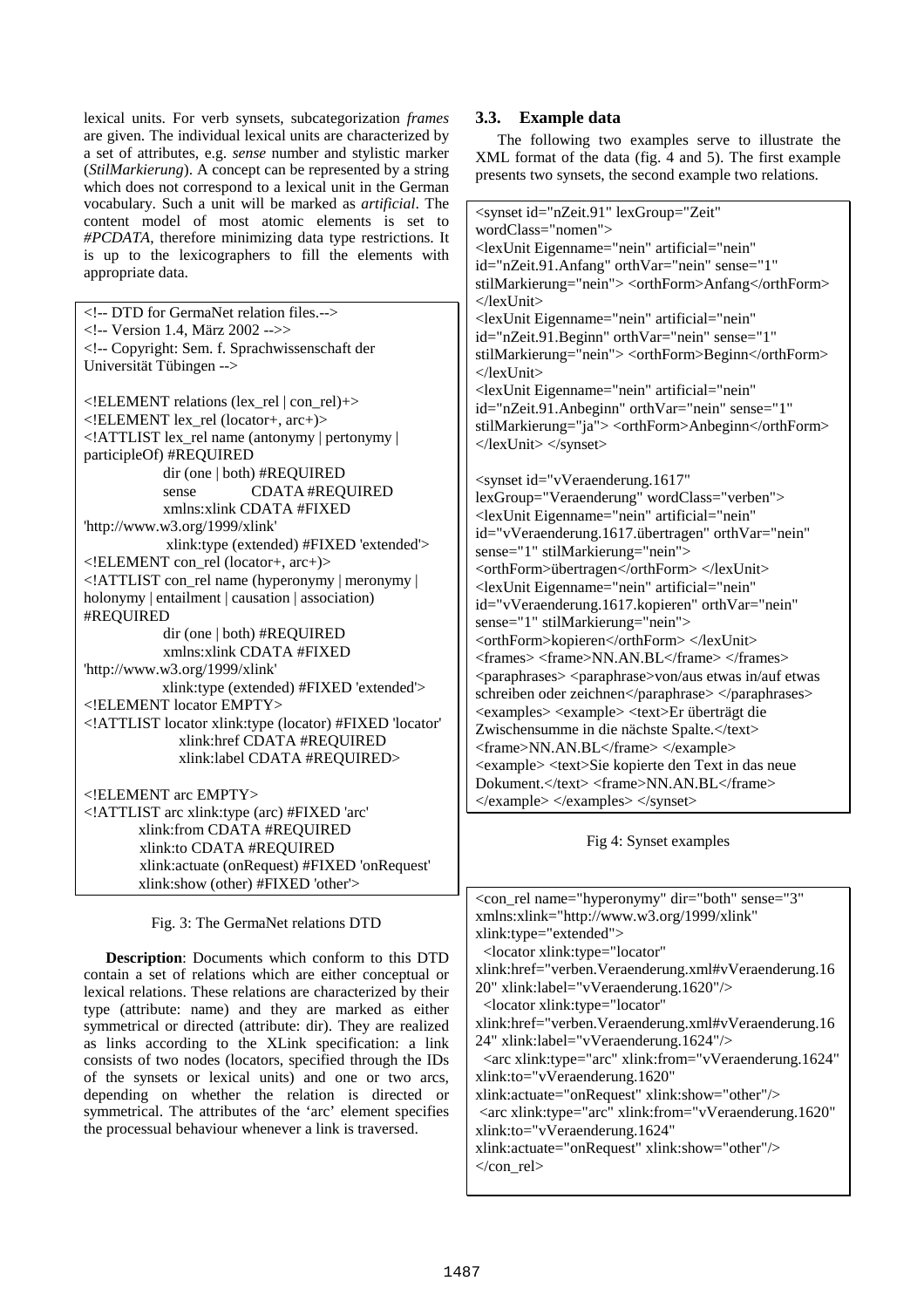| <lex_rel <="" dir="both" name="antonymy" sense="1" th=""></lex_rel>           |
|-------------------------------------------------------------------------------|
| xmlns:xlink="http://www.w3.org/1999/xlink"                                    |
| xlink:type="extended"><br><locator <="" td="" xlink:type="locator"></locator> |
| xlink:href="verben.Veraenderung.xml#vVeraenderung.45.                         |
| enden" xlink:label="vVeraenderung.45.enden"/>                                 |
| <locator <="" td="" xlink:type="locator"></locator>                           |
| xlink:href="verben.Veraenderung.xml#vVeraenderung.6.b                         |
| eginnen" xlink:label="vVeraenderung.6.beginnen"/>                             |
| <arc <="" td="" xlink:type="arc"></arc>                                       |
| xlink:from="vVeraenderung.6.beginnen"                                         |
| xlink:to="vVeraenderung.45.enden"                                             |
| xlink:actuate="onRequest" xlink:show="other"/>                                |
| $\langle$ arc xlink: type="arc"                                               |
| xlink:from="vVeraenderung.45.enden"                                           |
| xlink:to="vVeraenderung.6.beginnen"                                           |
| xlink:actuate="onRequest" xlink:show="other"/>                                |
| $\langle$ lex rel $\rangle$                                                   |

Fig 5: A conceptual and a lexical relation

#### **4. Merging GermaNet with other lexical resources**

## **4.1. Cross-lingual extension with EuroWordNet**

Within a European project, the wordnets of several languages, including German, have been integrated into the polylingual architecture of the EuroWordNet database. This has been achieved by linking the language-specific concepts to the Interlingual Index (ILI) of EuroWordNet (Vossen, 1999). The ILI has the following features:

- It is an unordered list of synsets, so-called ILIrecords;
- Each ILI-record has a unique identifier, consisting of a categorial marker and a sense ID;
- The ILI-records have basically been derived from the Princeton WordNet; some new ones have evolved from the project;
- The ILI does not account for structural relations between the records. The structural relations are provided by the language-specific wordnets being linked to the ILI.

An example of the ILI and its satellites is shown in fig. 6



Fig 6: Partial architecture of the EuroWordNet database

From fig. 6, one can derive that there is no direct connection between the wordnets of the various languages. Mappings between language-specific wordnets are mediated by the Interlingual Index.

The following inventory of equivalence relations for connecting synsets of an individual wordnet to the ILI is provided by the EWN specification:

- EQ\_SYNONYM
- EQ NEAR SYNONYM
- EO HAS HYPERONYM
- EQ HAS HYPONYM
- EQ\_INVOLVED
- EQ ROLE
- EQ\_IS\_CAUSED\_BY
- EQ\_CAUSES
- EQ\_HAS\_HOLONYM
- EQ\_HAS\_MERONYM
- EQ HAS SUBEVENT
- EQ IS SUBEVENT OF
- EQ BE IN STATE
- EQ IS STATE OF

Furthermore, the relations between a wordnet synset and an ILI element are directed. The wordnet synset is the source and the ILI element is the target of this link.

Given these characteristics, we extend the GermaNet relations DTD in the following way:

- Introduce an additional element for this new class of links ("equivalence link")
- Characterize the link as directed
- Define an attribute with the closed set of types which characterize ILI links in the Eurowordnet architecture
- Define two locators for the link, one of which must have an identifier designating a GermaNet synset, the other an identifier designating an ILI element
- Define an arc between these two locators and specify the application semantics of the link during traversal of this arc.

The result of this procedure is shown in fig. 7.

<!-- DTD for GermaNet relation files – extended, interlingual version.--> ....

| ELEMENT relations (lex_rel   con_rel   eq_rel)+ |
|-------------------------------------------------|
|                                                 |
| ELEMENT eq_rel (locator+, arc+)                 |
| ATTLIST eq_rel name (EQ_SYNONYM </td            |
| EQ_NEAR_SYNONYM  EQ_HAS_HYPERONYM               |
| EQ_HAS_HYPONYM  EQ_INVOLVED  EQ_ROLE            |
| EQ_IS_CAUSED_BY  EQ_CAUSES                      |
| EQ HAS HOLONYM EQ HAS MERONYM                   |
| EQ HAS SUBEVENT EQ IS SUBEVENT OF               |
| EQ_BE_IN STATE  EQ_IS_STATE_OF) #REQUIRED       |
| dir (one   both) #FIXED'                        |
| xmlns: xlink CDATA #FIXED                       |
| 'http://www.w3.org/1999/xlink'                  |
| xlink:type (extended) #FIXED 'extended'>        |
|                                                 |

Fig. 7: Extended interlingual relations DTD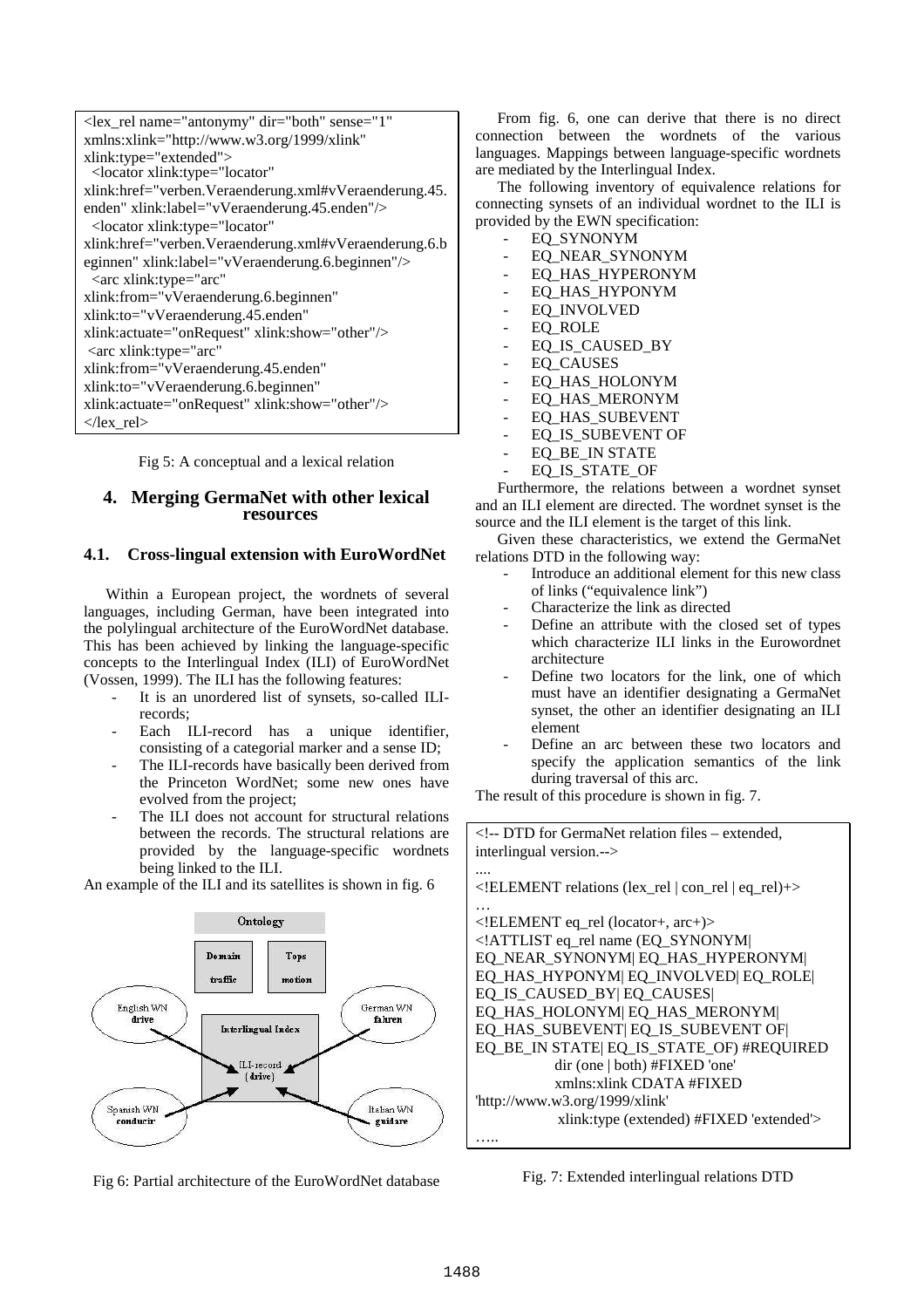#### **4.2. Adding form-based lexical descriptions**

As one can easily infer from the data model, lexical units are assigned the following pieces of information:

- Their orthographical form is given, and, where applicable, alternative spellings are listed.
- Some of the lexical units are marked stylistically.
- The proper names are marked as such.
- GermaNet includes artificial concepts. The strings which represent these concepts are no proper lexical units. They are therefore marked as artificial. Conceptually, though, this is an exclusion from the set of proper lexical units.

Lexical units are further characterized by their participation in lexical relations such as antonymy and in morphological relations (pertonymy).

Finally, they inherit features which are assigned to synsets. This is in particular the part of speech marker and, in case of verbs, a list of subcategorization frames.

For several natural language processing tasks the information types available in GermaNet are not sufficient. Much more information is needed for tagging, parsing etc. We therefore plan to merge GermaNet with another resource which primarily encodes form-based (phonetic, phonological, morphological, morphosyntactic) information about units of a German lexicon. This lexicon – IMSLex - will be provided by the IMS Stuttgart (Lezius, Dipper & Fitschen, 2000).

Again, the DTD of GermaNet is a good starting point for the integration of these data. All which has to be done is to extend the content model of the "lexical unit" element and include as subelements the information types which are provided by the other resource. These subelements get an attribute which identifies the source of these bits of information. This attribute serves to keep the resources separate: the information types can be filtered out in order to recover the original GermaNet.

## **5. Applications**

Two example applications which can be based on a standardized data model of wordnets are now discussed:<br>the "Semantic Web" initiative and our current the "Semantic Web" initiative and our current development of a visualization tool which will make the inherent structures of wordnets more explicit.

#### **5.1. The Semantic Web**

The "Semantic Web" is an ambitious initiative which aims at enriching the zillions of data objects made accessible via the World Wide Web with semantic information by linking them to a general ontology (cf. The Semantic Web Community Portal).

Efforts have been undertaken by the W3 consortium to provide a common framework for a semantically richer description of resources. These efforts have reached the status of a recommendation, which is close to a standard. The formalism is called "Resource description framework" (RDF, cf. Resource Description Framework Model and Syntax Specification). It is situated within the larger context of XML.

However, the formalism has to be complemented with a vocabulary suitable for describing resources. Thus, ontologies are needed. By definition, an ontology is "a specification of a conceptualization" (Gruber o.J.). WordNet serves well as an interface between natural

language and ontologies. Given a standard for the representation of wordnet resources, the various interest groups are able to extend these core ontologies with their specialized vocabularies.

Not surprisingly, conversion of (parts of) WordNet into the Resource description framework already exists (for the schema which describes the resource and the nominal subpart of WordNet, cf. The Semantic Web Community Portal – Library*).*

This application is restricted to the taxonomical structure of WordNet nouns. It is arguable whether ontologies should be reduced in this way. However, from the XML-representation of GermaNet it is easy to install a converter which translates these data into a format which conforms to the RDF scheme proposed.

In fig. 8 we present two examples from WordNet (cf. The Semantic Web Community Portal – Library) and in fig. 9 two similar examples from GermaNet.

| $\langle$ h:Noun                                                                        |
|-----------------------------------------------------------------------------------------|
| rdf:about="http://www.cogsci.princeton.edu/~wn/concept                                  |
| #106275359"                                                                             |
| <b:wordform>beginning</b:wordform>                                                      |
| <b:wordform>origin</b:wordform>                                                         |
| <b:wordform>root</b:wordform>                                                           |
| <b:wordform>source</b:wordform>                                                         |
| $\langle h:\text{Noun}\rangle$                                                          |
|                                                                                         |
| $\langle \text{rdf:Description rdf:about} \rangle \langle \text{d}a, 100270320 \rangle$ |
| $\langle$ b:hyponymOf rdf:resource="&a100270190"/ $>$                                   |
| $\langle \text{rdf:Description} \rangle$                                                |
| <rdf:description rdf:about="&amp;a;100270440"></rdf:description>                        |
| $\langle$ b:hyponymOf rdf:resource="&a100270190"/ $>$                                   |
| $\langle \text{rdf:Description} \rangle$                                                |

Fig. 8: RDF notation of a WordNet synset and a WordNet hyponymy relation ("b" stands for http://www.cogsci.princeton.edu/~wn/schema/)

| <b:noun rdf:about="GermaNet/concept#nZeit.91"></b:noun> |
|---------------------------------------------------------|
| <b:wordform>Anfang</b:wordform>                         |
| <b:wordform>Beginn</b:wordform>                         |
| <b:wordform>Anbeginn</b:wordform>                       |
| $\langle h:\text{Noun}\rangle$                          |
| $\langle$ rdf:Description                               |
| rdf:about="GermaNet/concept#nZeit.92">                  |
| $\langle$ b:hyponym $\chi$                              |
| rdf:resource="GermaNet/concept#nZeit.91"/>              |
| $\langle \text{rdf:Description} \rangle$                |
| <rdf:description< td=""></rdf:description<>             |
| rdf:about="GermaNet/concept#nZeit.93">                  |
| $\langle$ b:hyponym $\chi$                              |
| rdf:resource="GermaNet/concept#nZeit.91"/>              |
| ption>                                                  |

### Fig. 9: RDF notation of a GermaNet synset and a GermaNet hyponymy relation (the "b" would now of course point to another schema)

Note that applications which are based on higher order logics can operate on this format whereas the encoding of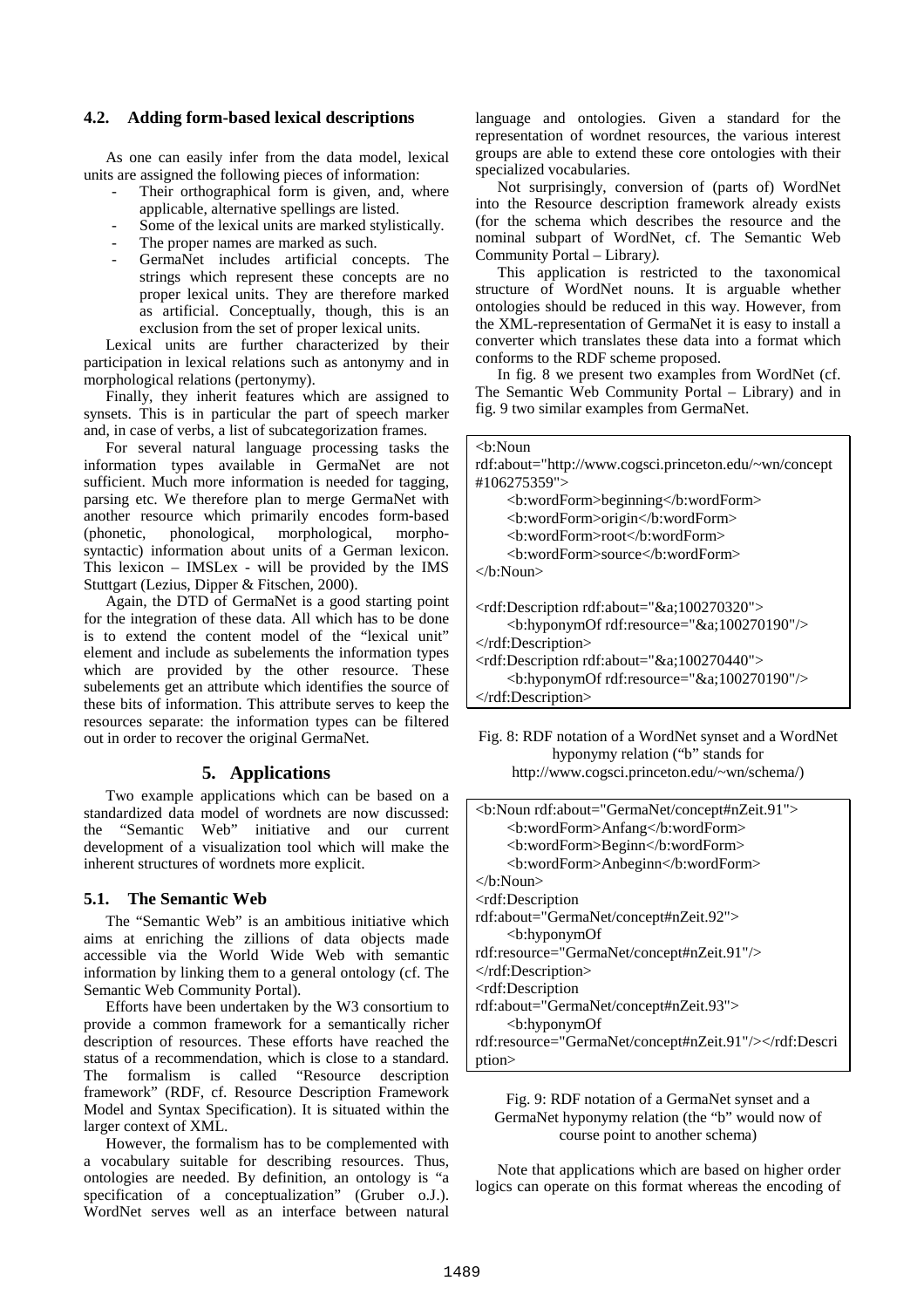the data in a relational database would restrict applications to the lower power of relational database query languages.

#### **5.2. A visualizer for wordnets**

The representation of wordnet data is still quite abstract and not very transparent to the human user. The EuroWordNet viewer allows to search and browse the wordnets. However, individual entries are presented without context and are visualized in a text-based format.

We therefore decided to build a viewer which allows both to query and browse GermaNet and which presents the data in a visually appealing and intuitively graspable way.

Potential users of such a visualizing tool are:

- Lexicographers who want to base their descriptions of lexical units on lexical-semantic fields in addition to their usual semasiological view on the data. Such a view is extremely helpful to derive consistent meaning descriptions. Ide and Véronis (1995) present examples of inconsistent meaning descriptions from English print dictionaries which could have been augmented if the lexicographers were offered a lexical field view.
- Language teachers and learners. A wordnet which is visually accessible will provide an excellent tool for systematically extending the active vocabulary. For this group it would, however, be nice to provide examples of usage from a large corpus. The glosses and examples encoded in GermaNet constitute the core of such a helpful device. Links to corpus citations still have to be established.
- Linguists who want to base their systematic work on lexical fields upon reliable lexical data. For instance, research on lexicological aspects in the field of "verba cogitandi" could profit from the subcategorization frames GermaNet provides for verbal lexical units.

Fig.. 10 shows the user interface as it is envisaged.

Its design was inspired by Chris Mannings's interface to a Warlpiri dictionary (2001). Our interface will either be directly based on the XML-representation of the data or on a database implementation.





The main elements of the interface are:

- The structure display frame on the left. The hierarchical structure of the (partial) net is being presented in a form familiar to most users from hierarchies of directories and files.
- The synset viewer in the center presents the synsets of an area chosen in the hierarchical structure. Synsets which are folded present their ID to the user (like the one in the middle of the window). Synsets which are unfolded (the other objects in the window) expand their lexical units.
- The user can choose a lexical unit to see the information which is provided for this lexical unit. In figure 10 the uppermost lexical unit of the synset in the lower right part of the window is selected. In the lower right frame the information available about the lexical unit *Lebewesen* is displayed.
- In the upper right frame users can choose which kind of relations they want to highlight. In the current state only hyperonymy relations are possible (displayed by the black arcs).

The visualization tool we present here is work in progress. We will take into account the feedback we get from testing the prototype and will offer a comfortable tool for browsing wordnets very soon.

#### **6. Conclusion**

We have presented our recent efforts towards representing and standardizing lexical resources like wordnets in a format which allows for enhanced applicability within mono- and cross-lingual language processing tasks and on the Semantic Web. Aiming at compatibility is crucial in view of merging resources of different types, or extending them with additional information. On the basis of data available which obey the XML standard, various web tools can apply. In summary, with the web adaption of GermaNet, important requirements for ontologies such as wide coverage, task independence and interoperability are met.

#### **7. Acknowledgments**

The work we report here is in part the outcome of some student projects. We would therefore like to thank Iris Vogel (Heidelberg), Holger Wunsch (Tübingen) and Alexander Grebenkow (Petersburg) for their valuable contributions. We would also like to thank Frank H. Müller (Tübingen) and an anonymous reviewer for helpful comments.

Research on GermaNet was funded by the Land Baden-Württemberg.

#### **8. References**

- Chen, P. P.-S., 1976. The Entity-Relationship Model Towards a Unified View of Data*. ACM TODS 1* No. 1 (March 1976):9-36.
- Fellbaum, C., 1998. *WordNet: An Electronic Lexical Database*. Cambridge, Mass.: MIT Press.
- Gruber, T., 1993. A translation approach to portable ontologies*. Knowledge Acquisition,*5:p. 199-220*.*
- Hamp, B. and Feldweg, H., 1997. GermaNet a Lexical-Semantic Net for German. In: *Proceedings of the*